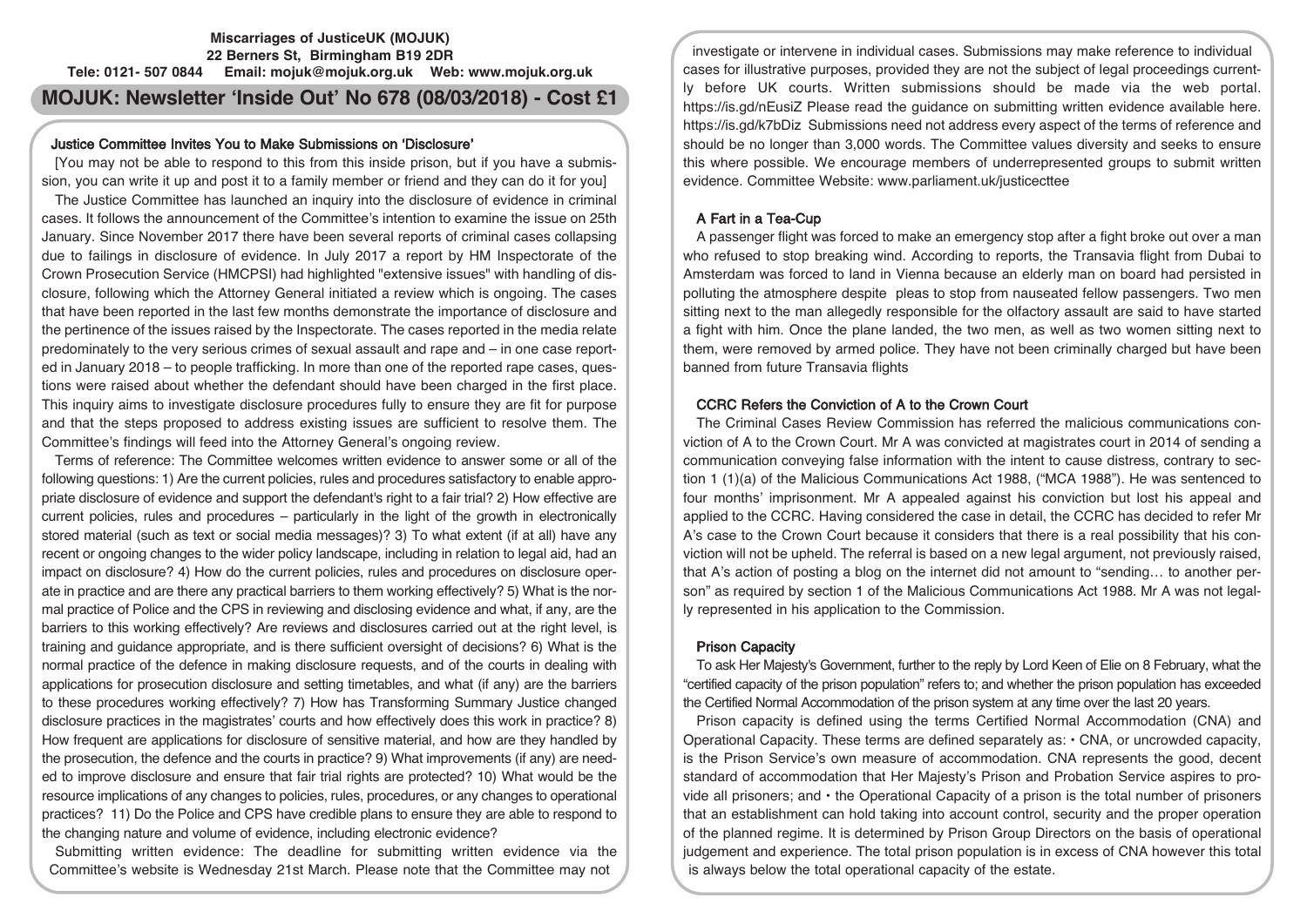#### Victims of Crime do Have the Power to Hold Police to Account

Solicitors specialising in claims against the police have welcomed the decision by the Supreme Court that under the Human Rights Act, police have to effectively investigate serious crimes perpetrated by private individuals reported to them. The case surrounds the 'black cab rapist' John Worboys, who committed a number of sexual offences across the capital. Two of his victims, known as DSD and NBV, brought a claim against the police alleging a violation of their Article 3 rights (prohibition on torture or inhuman or degrading treatment or punishment) of the European Convention on Human Rights for the police's failure to conduct an effective investigation into Worboy's crimes. The High Court and Court of Appeal held that a positive obligation to investigate did exist and had been breached in this case. The Commissioner of the Metropolitan Police appealed to the Supreme Court. One argument put forward by the police was that the investigative duty set out in Article 3 could only apply to state agents and not private individuals. The Supreme Court has today unanimously dismissed the appeal and held that Article 3 requires the state to investigate credible allegations of mistreatment even where the alleged mistreatment is perpetrated by a private individual.

Emma Jones, Partner in the Human Rights Department, said: "It has to be right that where a state body has failed to effectively investigate a credible allegation of serious mistreatment that that individual should have a claim against that state body."

Yvonne Kestler, a human rights solicitor in the Actions Against Police Team, said: "This is an important legal development and one that will potentially allow many vulnerable individuals, when making serious allegations, to rightly have recourse to the courts when those allegations have not been effectively investigated. This is also a fantastic result for our clients whose cases raise similar issues as in DSD and were stayed pending its outcome. We can now continue with the cases and hopefully obtain good results on behalf of our clients."

### Death Row Prisoner 'Repeatedly Jabbed' By Officials Giving Lethal Injection

Judith Vonberg, Independent: An attempted execution in Alabama was halted after medical personnel repeatedly jabbed the death row inmate in the ankles, lower legs and groin but failed to find a usable vein, according to a court filing by his lawyer. The dramatic night began with a temporary stay of execution at around 6pm local time – lifted by the US Supreme Court just three hours later – and ended in confusion as 61-year-old Doyle Lee Hamm was returned to his cell shortly before midnight on Thursday. Lawyer Bernard Harcourt, who has represented Hamm for 28 years, said he was seeking information about what happened during the attempted execution.

"He's in great pain from yesterday evening, physically, from all of the attempts to access his veins in his lower extremities and in his groin," Mr Harcourt said. He has long argued that his client, who was diagnosed with lymphoma in 2014, should not face lethal injection as his veins were "severely compromised" due to the cancer and treatment, and the procedure would cause severe and unnecessary pain. Two UN human rights experts echoed those concerns earlier this month, warning that "attempts to insert needles into Mr Hamm's veins to carry out the lethal injection would inflict pain and suffering that may amount to torture". Amnesty International has also called for Hamm's sentence to be commuted, arguing that the state of his veins may render lethal injection unconstitutional.

Both organisations have also expressed concern that Hamm may not have received a fair trial for the murder of motel clerk Patrick Cunningham in 1987. Speculating late on Thursday evening that "they probably couldn't find a vein and had been poking him for over two and a half

hours", Mr Harcourt described the events as "simply unconscionable". Commissioner Jeff Dunn of the Alabama Department of Corrections, speaking in the early hours of Friday morning, said he had been informed by the medical staff that "they didn't in their judgement think that they could obtain the appropriate veinous access before the warrant would expire" at midnight.

But he then said the sole reason for halting the execution was "the lateness of the hour" and the prospect of the warrant expiring. Asked whether the problem with finding a vein could recur in any future attempt, the Commissioner said: "I wouldn't necessarily characterise what we had tonight as a problem… it was more of a time issue." US District Judge Karon Bowdre has since ordered a medical examination of Hamm and directed the state to obtain material related to the attempted execution. According to Amnesty International, 61 of the 1,468 executions in the USA since the Supreme Court approved new capital laws in 1976 have been carried out in Alabama.

### Prisoners Receive £2m for Poor Healthcare Amid 'Unprecedented Pressures' In Prisons

Lizzy Buchan, Independent: Inmates have been paid close to £2m in compensation for poor healthcare behind bars since 2010 amid mounting concern over the scale of the crisis gripping Britain's prisons. New figures show that payouts to prisoners for medical negligence or poor treatment have been on the rise since 2010-11, when inmates received just £26,389 in damages, compared to £360,325 last year. Compensation claims for inmates amounted to £1,984,439 over the past seven years, soaring to a high of £617,468 in 2012-13, analysis of official data showed. It comes after the Government was issued with an unprecedented warning from prison inspectors about the "dramatic decline" in conditions, as prisons grapple with a toxic cocktail of drugs, violence and soaring suicide rates among inmates. Inspectors found conditions at HMP Liverpool were the "worst they had ever seen", with prisoners living among litter, rats and cockroaches. Meanwhile, the prisons watchdog recently warned that inmates at HMP Nottingham were living in "fundamentally unsafe" conditions.

Leading doctors have spoken out in the past over the challenges in delivering healthcare behind bars, as shortages of prison staff and transport can mean medics are forced to cancel or delay treatment for sick prisoners for security reasons, according to the BMA. In its latest annual report, the prisons watchdog said health services "were affected by shortages of prison staff and restrictive regimes" and many prisoners lived in overcrowded and poor cells. However, it found the overall quality of care was reasonable. Shadow health minister Justin Madders, who obtained the figures, said: "These are extremely worrying findings. The substantial increase in compensation for negligent care is a stark indication of the unprecedented pressures being placed on NHS workers treating prisoners, and shockingly the real figures could be higher still. "Seven years of harsh austerity has left patients suffering and care quality has evidently taken a hit." Mark Day, head of policy and communications at the Prison Reform Trust, said prisoners should receive the same standard of healthcare as they would in the community, but this was often not achieved on the ground.

He told The Independent: "People in prison are far more likely to suffer from health problems than the general population. But in understaffed and overcrowded prisons, prisoners can face significant challenges in making and keeping health appointments. "In the secure environment of a prison, they can also face problems getting access to the healthcare and medication they need. At the same time, a rapidly rising population of older prisoners is placing additional pressure on health provision, with prisons a poor environment to provide care for people coming towards the end of their life."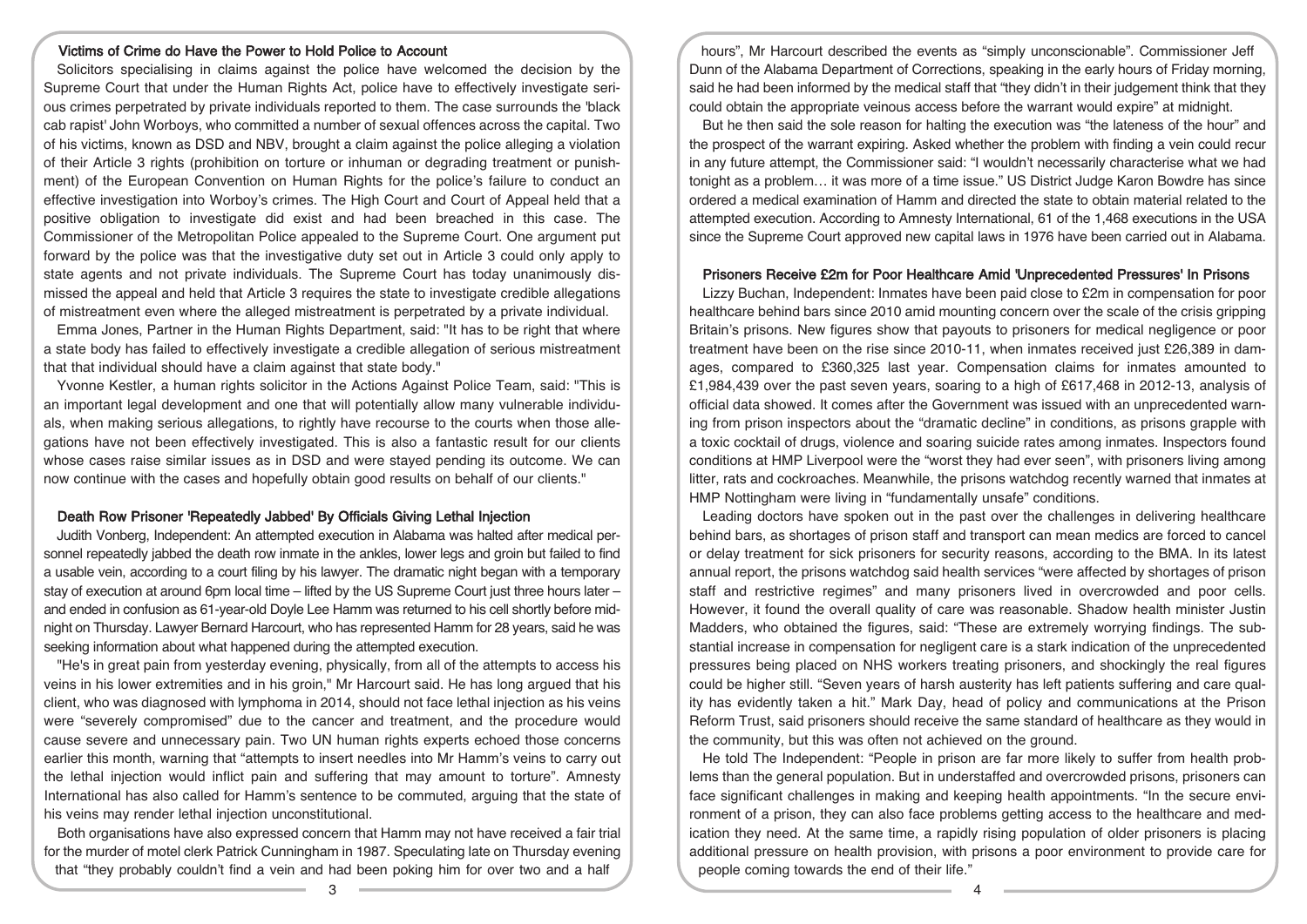Health minister Jackie Doyle-Price, responding to a written parliamentary question, said: "These figures represent the amount of compensation paid to prisoners arising from negligent care or treatment provided by National Health Service organisations which are members of the NHS Resolution indemnity scheme. NHS Resolution members are not the sole providers of prison healthcare and hence the figures do not represent the total amount of compensation paid to prisoners." The Department of Health and Social Care declined to comment.

### Police Liability For Failures In Criminal Investigations

Elliot Gold UK Police Law Blog: The hits for the police keep on coming. The decision in Commissioner of the Metropolis v (1) DSD (2) NBV [2018] UKSC 11 confirms that the police can be liable in proceedings for a breach of article 3's prohibition on inhuman and degrading treatment (and possibly article 4's prohibition on slavery) where they fail to perform an adequate criminal investigation into alleged serious ill-treatment. This decision was less of a surprise than Robinson v Chief Constable of West Yorkshire Police [2018] UKSC 4 – given the strength of the earlier judgments both at first instance and in the Court of Appeal. That said, it is hard to say anything other than that the courts are slowly but surely eroding out of existence the police's 'immunity' from claims arising out of the performance of its core duties. For the majority, Lord Kerr made clear that there was a duty on the police to investigate allegations of ill-treatment regardless as to whether state agents were responsible for the infliction of the harm – and that this was an operational duty [20].

How the judge reached that decision (and whether it is Lord Kerr or Lord Hughes who best analyses the jurisprudence) is better considered in academic commentary. The judgments are particularly interesting in their treatment (and criticism) of the European Court of Human Rights and the development of its jurisprudence. The principle points that arise from the majority's position, however, can be summarised as follows. - It is necessary for laws which criminalise conduct breaching article 3 to be "rigorously enforced" and "properly investigated" [24]; - This requires that operational deficiencies in investigations which engage article 3 can themselves give rise to a breach of that article [29]; - Those operational deficiencies need not flow from or be connected to systemic or structural flaws (such as training, inadequate policy etc) [29]; - The investigation must be capable of bringing the offenders to justice. That is a question not of result (i.e. whether the offender is ultimately identified and successfully prosecuted) but of means [39]; - This requires the police to conduct an independent investigation, take all reasonable steps available to them to secure evidence and to act with promptness and reasonable expedition [33], [39].

One can perhaps now understand why the judgment took so long  $-$  almost a year  $-$  to be released. Lord Kerr (who found the existence of an operational duty) seems to spend much time pugnaciously trying to dismantle the judgment of Lord Hughes (who sought to limit the ambit of positive duties to structural errors). In the event, it is a bit disappointing that such an important decision appeared to have been reached by a potentially 3-2 majority (or 3-1-1), Lord Mance's appearing to have sympathy with Lord Hughes generally but preferring a distinction of simple errors or isolated omissions and more serious failings - with liability arising only for the latter.

The majority, however, buries Hill v Chief Constable of West Yorkshire Police [1989] AC 53 – whose public policy justifications have been inverted. Lord Kerr opined that the potential for liability may result in the police's carrying out their investigations more efficiently and effectively, resulting in the enhancement of standards and saving or resources. He then went further, stating that there was "no reason" to suppose it would do anything other than act as an

incentive to avoid egregious errors and eliminate the making of grievous mistakes [71]. As to what will result in liability, Lord Kerr stated that "only conspicuous or substantial errors in investigation" would result in a breach of the article 3 duty, later saying that such investigative errors would have to be "egregious and significant" [29]. Lord Neuberger similarly stated that courts should "bear clearly in mind" the need to interpret the duty in a way which does not impose an impossible or disproportionate burden on the police. This appears to set the threshold for a breach of article 3 relatively highly and certainly higher than in a common-law negligence action.

Practitioners at the coal-face, however, may appreciate (and perhaps welcome) the observation of Lords Hughes and Mance that this apparent threshold is "more to present than to solve the difficulty". Those same practitioners will also know that whilst Lord Kerr further states that compensation is by no means automatically payable for breach of the article 3 duty, it is not the award of general damages that chief constables will soon fear. It will be awards for consequential losses (special damages) and, more than that, costs, which are generally no less in a human rights claim than a common law action.

And as much as Lord Kerr states that he does not believe it to be a serious prospect that every burglary, car theft or fraud will result in an action under the Human Rights Act 1998, what is certain is that litigation will seek to push as far as possible the now blurred boundaries of when an article 3 claim can be brought. The police will likely consider settlement of cases due to the risk of damages, public embarrassment and high levels of costs, perhaps even where the alleged breaches lie close to the margins.

This blog does not seek to take a political position on the judgment, although it notes the immediate concerns that will arise from a police perspective. We have heard voices start to articulate that there should be a form of no-fault liability or damages and costs capping for clinical negligence claims against the NHS. Now that liability for both human rights and negligence claims against the police have been expanded by the Supreme Court, expect to hear, soon, similar calls from cash-strapped chief constables.

# Student's Conviction for Frying Eggs on War Memorial Did Not Breach Her Freedom Of Expression, but her Detention Pending Trial Was Unlawful

The case Sinkova v. Ukraine (application no. 39496/11) concerned the arrest, detention and conviction of a 19-year-old student for frying eggs on the flame of the Tomb of the Unknown Soldier in Kyiv in 2010. She later posted a video of the scene on the Internet, explaining that she had been protesting against the waste of precious natural gas. She was arrested in 2011 and detained for three months pending criminal proceedings on the charge of desecrating the tomb. She was eventually convicted as charged, and given a suspended sentence.

In Chamber judgment in the case the European Court of Human Rights held, unanimously, that there had been no violation of Article 5 § 1 (right to liberty and security) of the European Convention on Human Rights concerning Ms Sinkova's arrest, which had been based on a judicial order and had aimed to ensure her attendance at a hearing on her case as, despite the police's efforts, they had not been able to find her until March 2011; unanimously, that there had been a violation of Article 5 §§ 1, 3 and 5 of the European Convention because Ms Sinkova's detention from 29 May to 17 June 2011 had not been covered by any judicial decision; the entirety of her detention from 29 March to 30 June 2011 had not been justified; and Ukrainian law had not provided an enforceable right to compensation for that unlawfulness of her detention; and, by four votes to three, that there had been no violation of Article 10 (free-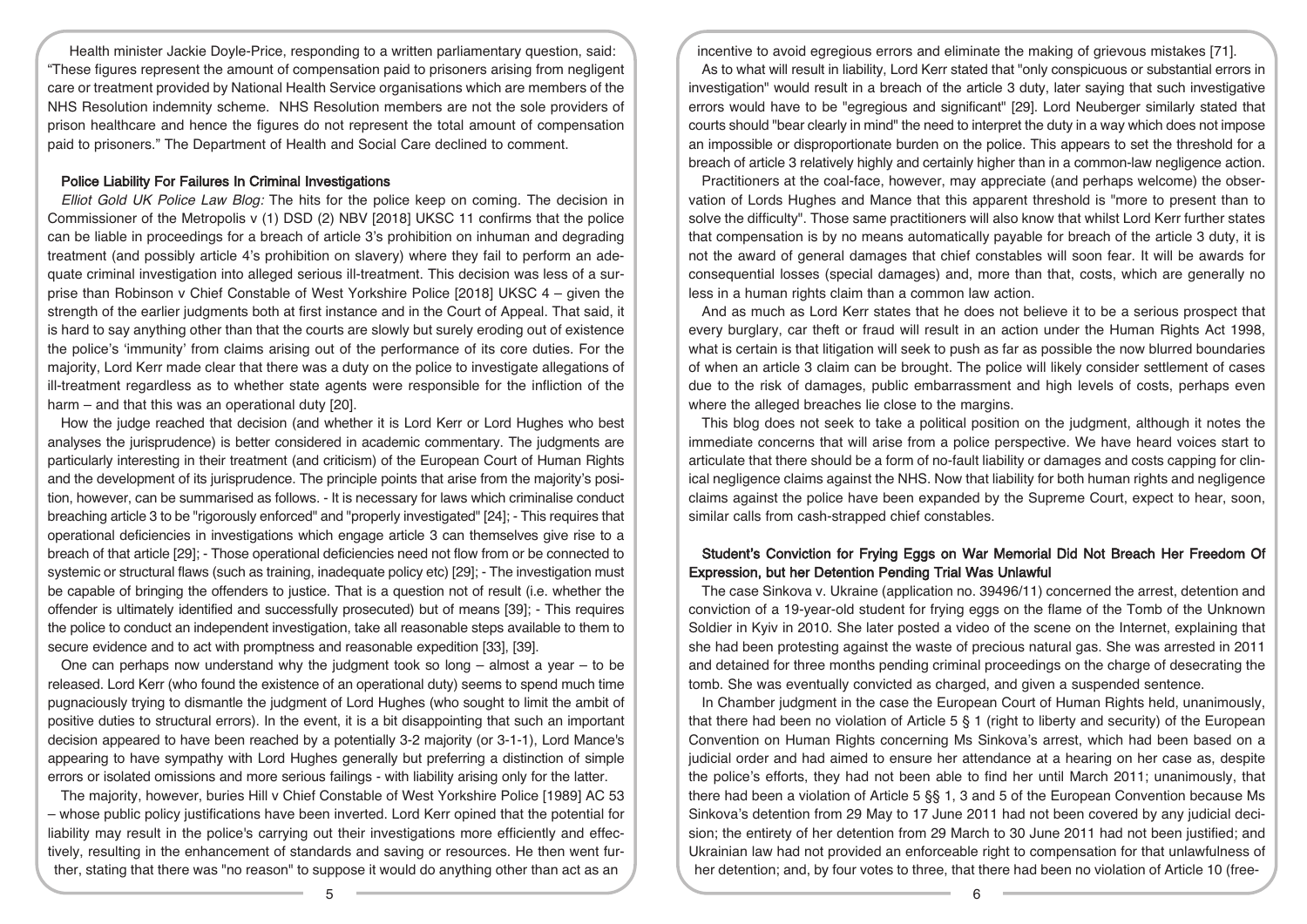dom of expression). The Court found in particular that Ms Sinkova's conviction for expressing contempt for the Tomb of the Unknown Soldier had interfered with her freedom of speech, but that it had been a proportionate restriction under domestic law.

The case Sinkova v. Ukraine (application no. 39496/11) concerned the arrest, detention and conviction of a 19-year-old student for frying eggs on the flame of the Tomb of the Unknown Soldier in Kyiv in 2010. She later posted a video of the scene on the Internet, explaining that she had been protesting against the waste of precious natural gas. She was arrested in 2011 and detained for three months pending criminal proceedings on the charge of desecrating the tomb. She was eventually convicted as charged, and given a suspended sentence.

In Chamber judgment in the case the European Court of Human Rights held, unanimously, that there had been no violation of Article 5 § 1 (right to liberty and security) of the European Convention on Human Rights concerning Ms Sinkova's arrest, which had been based on a judicial order and had aimed to ensure her attendance at a hearing on her case as, despite the police's efforts, they had not been able to find her until March 2011; unanimously, that there had been a violation of Article 5 §§ 1, 3 and 5 of the European Convention because Ms Sinkova's detention from 29 May to 17 June 2011 had not been covered by any judicial decision; the entirety of her detention from 29 March to 30 June 2011 had not been justified; and Ukrainian law had not provided an enforceable right to compensation for that unlawfulness of her detention; and, by four votes to three, that there had been no violation of Article 10 (freedom of expression). The Court found in particular that Ms Sinkova's conviction for expressing contempt for the Tomb of the Unknown Soldier had interfered with her freedom of speech, but that it had been a proportionate restriction under domestic law.

#### Libyan Couple Tortured by CIA Under Auspices of MI6 Appeal to UK Supreme Court

Irish Legal News:The Supreme Court will hear a landmark challenge to "attempts by the UK government to conceal the role of a top MI6 officer in renditions to Libya". Senior judges have given permission for a "leapfrog" appeal by two victims of rendition and torture directly to the UK's highest court. The case will be heard in just over three weeks, on 22 March. The challenge is being brought by Abdul-Hakim Belhaj and his wife Fatima Boudchar who were kidnapped, rendered to Libya and tortured by the CIA with the knowledge and assistance of MI6 in 2004. The couple are currently involved in legal proceedings challenging the decision of the Director of Public Prosecutions not to charge a senior MI6 officer, Sir Mark Allen, over his involvement in their ordeal.

The Foreign Secretary, Boris Johnson, as the minister responsible for the foreign intelligence service, has applied to hold proceedings in secret under powers in the Justice and Security Act 2013. Mr Belhaj and Ms Boudchar, their lawyers, journalists and the public are all banned from attending these hearings. These powers were granted by Parliament for use in non-criminal proceedings and the Supreme Court will be asked to rule that they cannot be used in a legal action relating to a potential prosecution of an MI6 officer.

Cori Crider, attorney for Mr Belhaj and Ms Boudchar at Reprieve, said: "Abdul-Hakim and Fatima have already had to beat the government once in the Supreme Court, and they'll go back as many times as it takes for open justice. "Ministers hope to whisper in the judge's ear about the real reason one of their top MI6 officers was let off the hook for his role in the rendition of a pregnant woman. But criminal matters were explicitly carved out of the Justice and Security Act, and rightly so. With something this serious we, the British public, have a right to know what was done in our name."

### News From SAFARI

Due To Attend a police interview following a false allegation against you? If so, remember this: Under section 11.6 of the Police and Criminal Evidence Act (PACE) it states (we've left out sections to make it clearer to understand) "The interview ... of a person about an offence ... must cease when ... the officer in charge of the investigation ... or the custody officer ... reasonably believes there is sufficient evidence to provide a realistic prospect of conviction for that offence." In short, this means if you're innocent and the Police are going to interview you, they are not permitted to do so if they already have enough evidence to provide that realistic prospect.

In this case, we suggest (but do please clarify with your solicitor) you state at the outset of the interview something like this: "I understand that under PACE you are not allowed to interview me if you have enough evidence already to provide a realistic prospect of conviction. As I believe I am innocent of committing a crime and I do not trust the Legal System to be fair, I won't answer any questions until the end of the interview when I intend to give a written statement addressing the questions asked." By providing written answers at the end of the interview, the jury at any trial should not be allowed to hold your refusal to answer questions verbally against you.

Danny Kay Conviction Quashed has had his conviction for rape quashed after his sister in law was able to locate archived copies of Facebook messages sent between his accuser and himself. These messages proved that the sex had been consensual. Danny had spent two years in prison before his successful appeal. The prosecution had originally only accepted cherry picked sections of part of those messages, provided by the accuser, in an effort to try and 'prove' his guilt. It was only because a fellow prisoner explained to him how it was possible to recover archived Facebook messages that he was able to pass this information to his sister in law; it then took her only a minute to access the proof of his innocence. When handing the new evidence to the police, they apparently said:

"How did you know how to find the messages and we didn't?" In prison, Danny was also made to see a psychiatrist because he was incorrectly judged to be 'in denial' (i.e. guilty but unable to accept the fact) because of his protestations of innocence. In one of the Facebook messages after the alleged rape, his accuser said 'im still here for ya!' and in a separate message, after the pair had split up, she said: 'I thought u woulda at least tried to get me back.' When the new messages were shown to the Appeal Court, the judges ruled that the exchange undermined the woman's account and supported Danny's version.

As An Innocent Person In Prison, it can be difficult to progress by improving your category, your chance of parole, your status (such as Standard to Enhanced) etc. This is because you are considered (wrongly) to be 'in denial' (factually guilty but unable to accept that fact). So what can you do? One of the most important steps you can take is to accept that the prison has to work on the assumption that you were really guilty, and calmly explain to staff that despite being innocent, you are prepared to do any course required of you for which you qualify. Refusing to take a course (rather than just being ineligible for it) will definitely adversely affect your progress. This is how the system works, and we have to work within that.

CCRC (Disclosure on Non-Disclosure) has kindly provided SAFARI with the following article on non-disclosure of evidence that might have assisted the defence pre-trial. As more and more of these cases are coming to light, this article may help many appellants to have their convictions overturned if non¬disclosure of evidence which could have cleared them, or could have undermined the prosecution's case, was an issue. "Non-disclosure in criminal cases has been all over the news in recent weeks thanks to a number of cases where trials were abandoned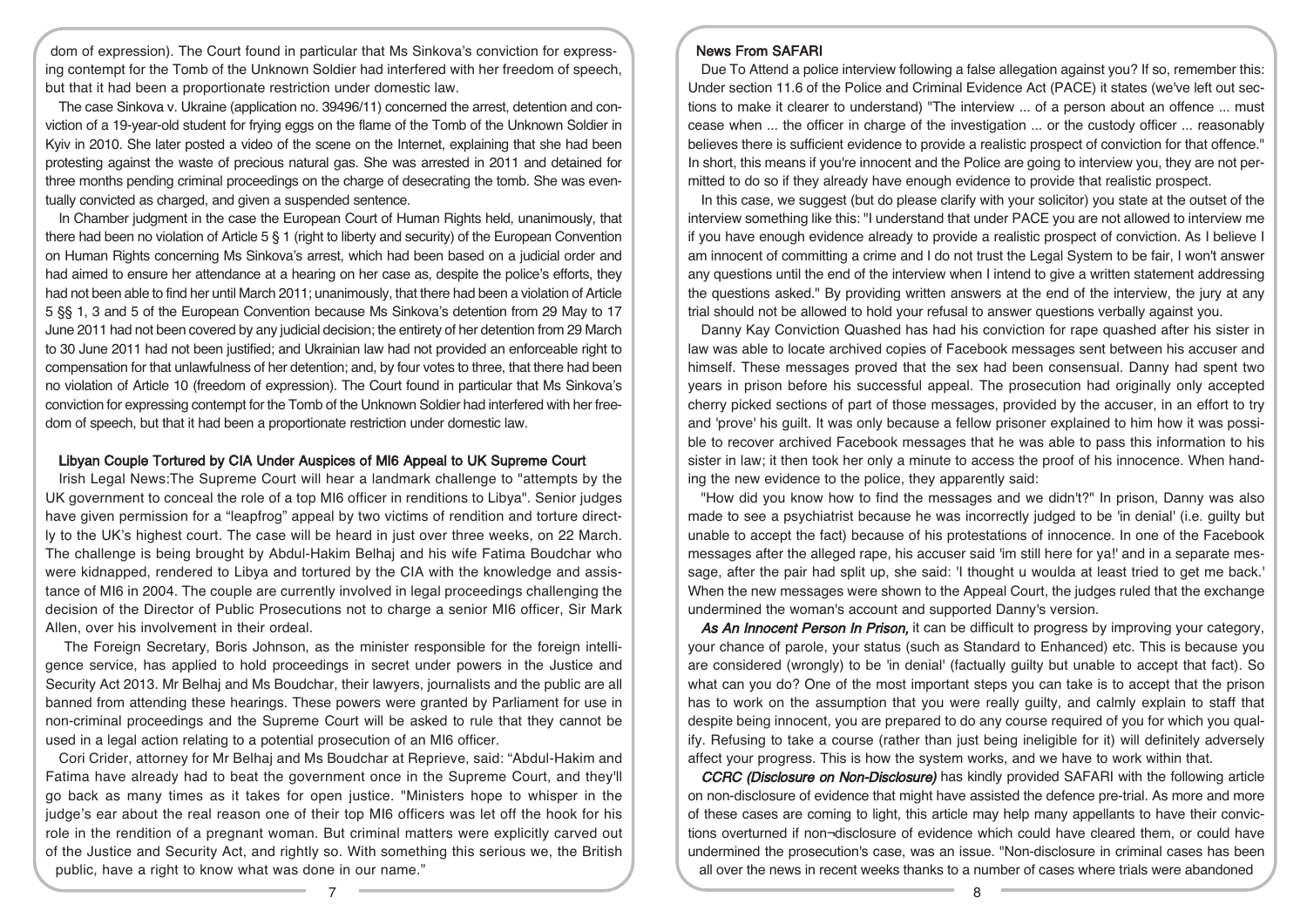or prosecutions stopped before the trials began. In light of that here is a brief overview of the issue and an idea of how the CCRC approaches possible non-disclosure in the cases that we see. The basic principle of disclosure is simple in theory. It is that the defence should have access to anything that could either a} help the defence case or b) weaken the prosecution case. There are some situations in which normal disclosure rules do not apply, such as where police intelligence or the involvement of informants are in play, but that is the basic starting point.

The problem of non-disclosure happens when the rules are not followed properly (for example by the police not telling the CPS what they have got, or the CPS not sharing what they should with the defence) and the defendant is denied knowledge of, or access to, something which could have helped them. For example, imagine the police are investigating a robbery and find a picture on someone's phone of the defendant in a pub at the time the prosecution claim they were miles away robbing a shop. That photo could obviously be used by the defence to argue that the defendant had an alibi and didn't rob the shop. If the defence are not told about the photo, the disclosure rules are broken because they can't use something which could have helped their case and/or weakened the prosecution.

The CCRC has been saying for some time that there are serious problems in this area and pointing out that disclosure issues are the single biggest cause of us sending cases back to the appeal courts. Just before Christmas, we referred one sexual offence case because of non-disclosure. We're waiting to hear when the appeal will be. The most recent CCRC case where a conviction was overturned because we found non-disclosure was that of James Dunn. His murder conviction was quashed in September 2016 because, at the time of his first appeal, the prosecution failed to share information casting doubt on the credibility of a key prosecution witness.

In fact, we estimate that in the last ten years, around one in five CCRC referrals where convictions were quashed were based on grounds of "material" non-disclosure. The word "material" is important as it means "significant" and "relevant" to the case. This means that non-disclosure can only help an appeal, or lead to a CCRC referral if the thing that was not disclosed was potentially significant enough in the context of the case that it might have changed the outcome of the trial or appeal.

As always with this type of thing, every case is fact specific so general rules are impossible to pin down. What may be important and relevant in one case, may not be in another. For example, undisclosed friendly text messages between two people could be highly relevant in one case where it was one person's word against another's, but completely irrelevant in another where there was eye witness evidence and CCTV of a violent assault.

So, what does all this mean for how the CCRC looks at disclosure and what we are likely to do when someone says to us they think there were failings of the disclosure process in their case? First, it is worth saying that the CCRC has the legal powers to make the police, the CPS and anyone else give us whatever we need to investigate a case. This means we can see all the material in a case whether it was disclosed or not. Also, you should be aware that we won't go digging around on the off chance in every case where someone says the words "non-disclosure". However, we will investigate, and we already investigate, if an applicant can point to a sensible reason for thinking there may have been non-disclosure in their case. We will also investigate, as we already do, in cases where we can see for ourselves some sensible reason to suspect a disclosure problem. After all, one of the problems with non¬disclosure is that the defence sometimes simply have no way of knowing about the existence of missing material.

So, when the CCRC thinks about disclosure issues in a particular case, we tend to ask ourselves questions like: "Is there something missing from the case that we would expect to

find?", like evidence of mobile phone contact between two people in a case where you would normally expect it; Also, "Can we rely on the disclosures schedules in the case?"; "How strong was the prosecution case? Would something new make any difference" and "How might it be relevant (i.e. material) to the case and could it be a ground of appeal?". We will also think about questions like: "Was it really not disclosed, or has it simply gone unnoticed?"; "Was it available all along from some source other than the police or CPS?"; "Did the defence raise questions at the time about possible missing material?" and "Was potentially important and relevant material disclosed too late for the defence to consider it properly?" (that can make a difference too).

As always, with CCRC cases, for something to be of any use in helping us to refer a case, it must be new. That is, not known about at trial or at a first appeal. Or, if it was known about, there needs to be a really good reason why it wasn't used at the time." (End)

SAFARI are very grateful to the CCRC for their article. It is always helpful to understand better how the CCRC make their decisions, as it helps applicants to provide them with the information most likely to assist them. We have asked that they produce a further article for us to publish in a future newsletter, to clarify what kind of new evidence they need to increase the chances of a case being referred to the Court of Appeal. Watch this space!

Valentin Krzyzyk (27) Has Been Acquitted following another blunder by prosecutors, who failed to hand over crucial evidence that could have exonerated him. Mr Krzyzyk had been accused of lifting a woman's skirt and groping her while at a London nightclub in December 2016. The accuser tearfully gave evidence stating she had been hysterical after the incident, which she claimed took place at the Cirque Le Soir nightclub. But CCTV cast doubt on the woman's claims after it revealed that, far from being hysterical, she appeared to carry on drinking and nonchalantly flicking her hair after the alleged assault. The video, however, was not shared with Mr Krzyzyk's defence team, despite repeated demands by them to see it. The footage was only seen by Mr Krzyzyk's barrister after the trial had begun at Southwark Crown Court. The judge, Mr Recorder Michael Bromley¬Martin QC, demanded to know why the CCTV footage had not been served on the defence as it ought to have been. As is so usual in cases like this, Mr Krzyzyk's name was released to the public, and the person who made the false allegation had her name anonymised. Mr Krzyzyk denied making any contact with her and insisted he had merely shooed her away after she took a drink from his table. On the first day of his trial, a mistake by the police and CPS meant no witnesses were called to give evidence. Jurors took three-and-a-half hours to acquit Mr Krzyzyk of a single count of sexual assault. Both the CPS and Metropolitan Police attended court, and Mr Krzyzyk was awarded £4,800 in costs. The judge said there were "serious omissions" by the officer in the case and the prosecutor to check the "very important and significant" CCTV evidence, let alone serve it on the defence. After his acquittal, Mr Krzyzyk spoke of his relief - and his anger at prosecution failures, saying, "It is also very stressful to face trial for such serious allegations and to know that the police is keeping information from you that would show your innocence straight away." The first time Mr Krzyzyk saw the CCTV footage was when it was shown in court; his accuser broke down in tears when it was played, saying she had not seen it before either.

This is an unusual case because the defendant had not been allowed to see the CCTV evidence in the first place, even though the prosecution sought to use that same CCTV evidence, part of which showed the complainant pointing Mr Krzyzyk out to a bouncer, to try and suggest his guilt. In the footage, the view is blocked for a short 'vital moment' when someone walks in front of the camera for five seconds when the complainant claimed the assault had occurred. Most non¬disclosure cases result from unused evidence, helpful to the defence, not having been disclosed; in this case, the prosecution failed in their duty to serve the evidence, on which they intended to rely, on the defence before trial.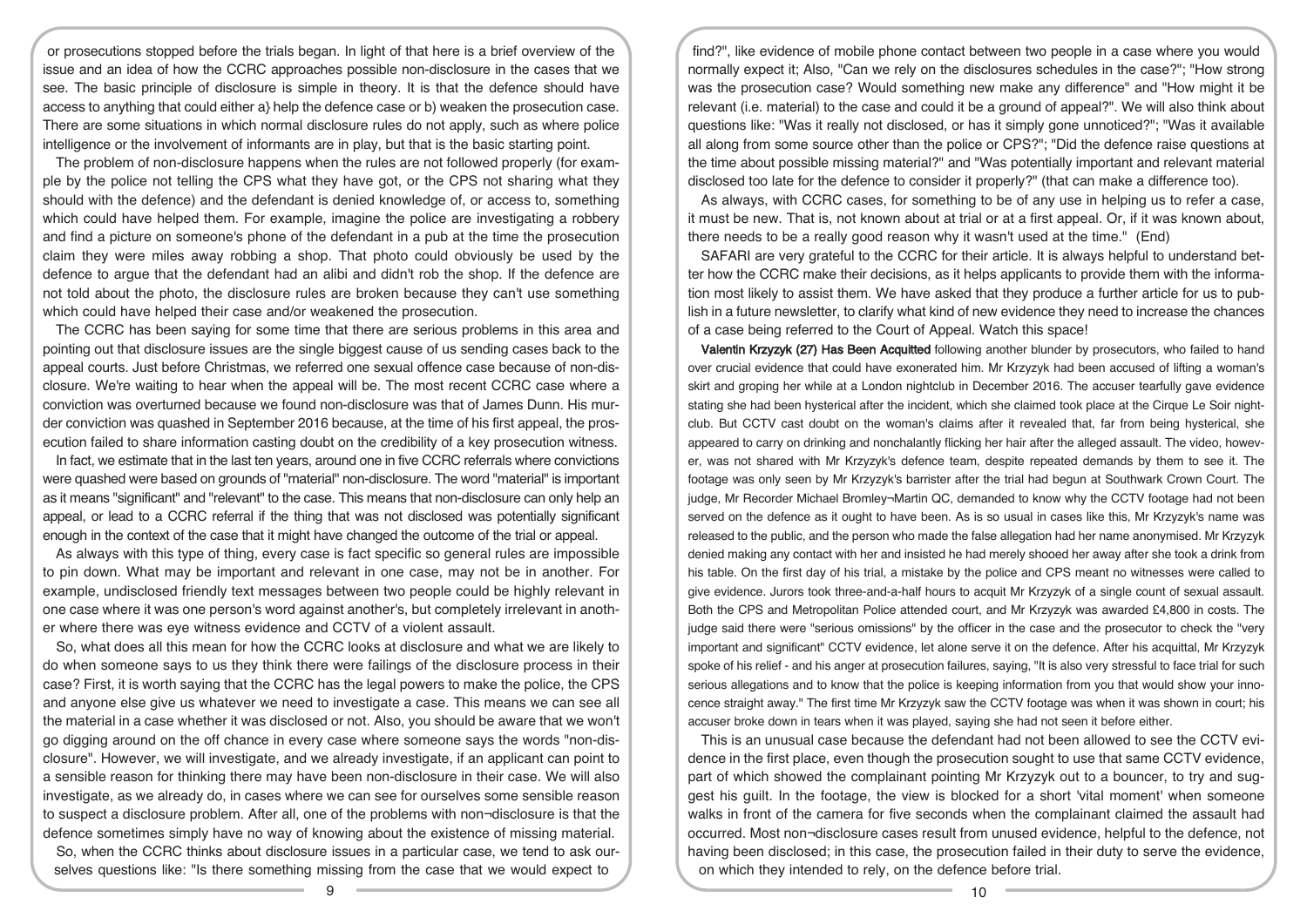### Police Trawling and Trickery - Other Types Of Police Misconduct And Malpractice

The following is a blog from Simon Warr reproduced with his kind permission. Simon was himself the victim of false allegations of child abuse and his horrific experience is described in his book Presumed Guilty. Although there is mounting public concern about disclosure failures by police and prosecutors – especially when allegations of a sexual nature have been made – there is also a danger that a range of other types of police misconduct and malpractice may be being overlooked. It is obvious that any comprehensive review of how the embattled Crown Prosecution Service (CPS) reached its current state of crisis must certainly examine the much wider institutional flaws which are undermining our justice system.

I am referring particularly to the practice of police 'trawling' for complainants. What the police are unable to secure via 'quality evidence' (i.e. unearthing actual facts which help to prove what the truth is), they often attempt to make up with 'quantity evidence'. That's to say, if the complaints they are dealing with seem weak and ostensibly difficult to prove (sometimes because they could well be blatant lies or fantasies), the police know that if they can find others willing to make a similar complaint, they then have a much better chance of securing ultimate 'success' in court.

The police use this similar allegation 'evidence' to sway the jury into thinking the accused is a pretty unseemly human being or to use the vernacular, 'a dirty old man'. They know that if they can muster even a ragbag of fantasists and liars to support the original allegation, they have a much better chance of persuading twelve members of a jury to convict the accused, thereby ensuring the often vast amount of taxpayers' money that has already been spent in the so-called investigation is never going to be a source of subsequent embarrassment. This is why investigative teams are hell bent on securing convictions at all costs once a suspect has been arrested. And, of course, successful prosecutions will certainly not damage any CPS lawyers' or police careers. There is no place for this crude practice of police trawling in any fair, just democracy.

To exacerbate matters, the police sometimes use individuals who operate outside their force to advertise on their behalf, as happened in their 'investigation' of the complaints made against me, in 2012, by two greedy, unscrupulous liars. Our parliamentarians need urgently to investigate and deal with the fact that certain police forces choose to enlist this active support of private individuals – totally unregulated and completely unaccountable – in order to 'trawl' for further allegations of sexual misconduct (often, although not exclusively, historical in nature). The fact that these trawling operations have taken place is then often concealed from the defence, the judge and the jury.

In my case, they used the services of a Newbury businessman, a man seemingly obsessed with the entire ghastly topic of child abuse, who proclaimed on his website, within hours of the official announcement of the postponement of my trial in April 2014, that he had been asked by the investigating force to advertise on his website the fact the police were still eager for others to come forward to make complaints against me. He also stated that he would be ready to receive allegations to pass on. How utterly crude is this and some might well argue how utterly corrupt. I can only speculate how this sort of online trawling is permitted in any decent, lawful society and what the self-appointed 'agent' acting on behalf of the police gains in involving himself in such a case. It is difficult to fathom. Is he simply an obsessive injustice collector (specialist subject: child abuse) or is there a much more sinister reason?

The dangers of police officers getting involved with such characters must be obvious: making use of an unaccountable, often covert, third party who has nothing to do with the actual investigation violates all professional standards of modern police practice. How much of this dangerous activity has already been going in the background on for years?

One of the major concerns about these unofficial trawling activities is that of cross-contamination of evidence. In some cases there is blatant collusion between individuals who are now claiming as adults that they were sexually abused years earlier when they were children. Those planning to make complaints may have got together face-to-face or else may have communicated with each other online or by phone. Is it possible to ascertain the extent of the sharing of bogus stories between subsequent complainants in order to 'get things straight' before they even approach the police? Others read about the original complaints against the defendant online or in the press and exploit the information to their advantage, often financial.

Then there is the malignant role being played by certain firms of personal injury lawyers who thrive on the historical sexual allegation industry. Apart from the myriad which appear online at a few touches of the keyboard, there is well-documented evidence of advertisements being placed in prison newspapers for those who wish to make allegations of a sexual nature to contact one or other of these firms, with the promise of sizeable sums of compensation.

It isn't difficult to understand why someone who is short of a few bob, or a prisoner who earns a miserable £10 a week, might be inspired to spin a profitable yarn to an obliging lawyer in the hope of getting a generous tax-free payout. And since the risk nowadays of being prosecuted for lying to the police, or for perjury in court, is absolutely minimal, any fantastic pack of old lies will do. There is nothing to lose and perhaps a lot to gain.

I found it unsurprising to learn that the individual who actively advertised – unsuccessfully as it turned out – for further false allegations against me actually includes hyperlinks from his own website to a particular firm of personal injury solicitors who specialise in cases of alleged historical sexual abuse, including directing messages to a named lawyer at the firm. Was he hoping for commission, I wonder?

So why would police officers ally themselves to individuals who are so shamelessly and openly touting for compensation business? Might it be because detectives who work in this field are only too aware that the potential prospect of an undeserved financial payout of thousands of pounds can be a powerful motivating factor for some insidious individuals who come forward to make bogus complaints?

And I have recently discovered that the activities of this Berkshire-based 'injustice collector' are far from being unique. In certain instances, some self-proclaimed 'activists' have particularly dubious backgrounds of their own, including those who are themselves convicted criminals. Some have stood in the dock convicted of fraud, others of a range of drug offences; even some who have records for the vile and violent abuse of women and/or children, including members of their own family.

Many of these obsessive characters would be unable to pass any positive vetting or criminal records check required to be allowed to join the police, not to mention employment as teachers or carers, yet they are seemingly regarded by some detectives as being appropriate persons to gather sensitive intelligence that may be used in prosecutions (even if the actual source of the trawling remains concealed). How can that possibly be interpreted as justice in any form?

The time is long overdue for a major reform of our justice system. It has become far too easy – indeed, virtually risk free – for fraudsters, fantasists, revenge seekers and attention-seeking liars (as well as their enablers) to make false allegations, especially of a sexual kind against innocent victims. But this will doubtlessly continue until police officers investigate all allegations impartially and dispassionately, refraining from usurping the role of the jury in deciding whether the particular allegations being made are "credible and true."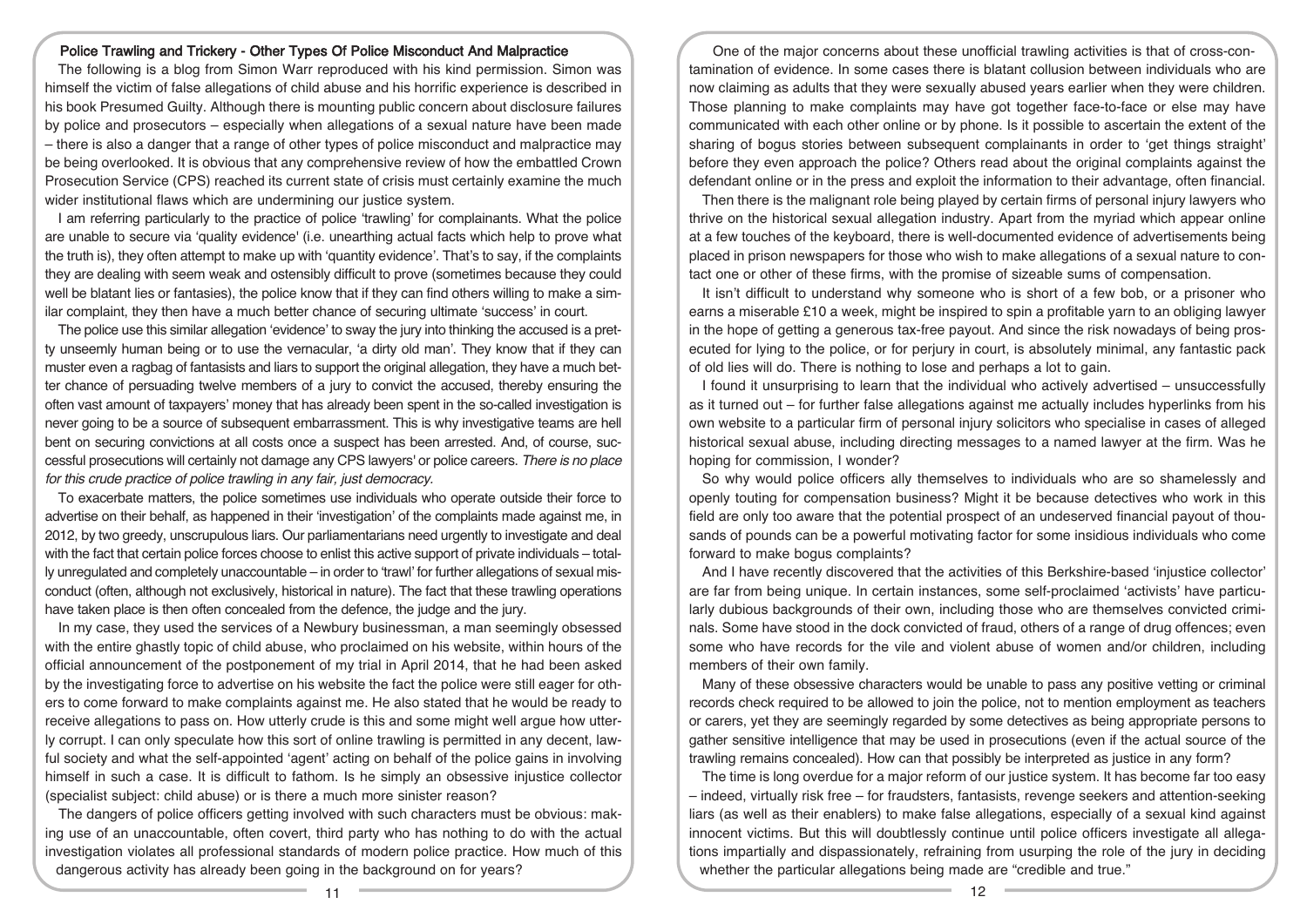In addition, all police contacts with those who are engaged in trawling for complainants on their behalf must be fully documented and disclosed to the defence well in advance of any trial. Police forces urgently need to ensure that they never make use of dubious, unaccountable trawlers, who are subsequently hidden and protected. In cases where personal injury solicitors have already been consulted by complainants, juries should be told the details if and when a case eventually goes to trial.

We, the British public, deserve better from our police forces in these 'investigations' and there is a need for real consequences for fraudsters and perjurers who seek to destroy the lives of innocent people and their families. Making false allegations of any kind is never a victimless crime and where police or judges suspect that a complainant is lying, prosecution should always be seriously considered (to be honest, I'm not holding my breath on that). Otherwise, our legal system will never address the current crisis, in which innocent victims of miscarriages of justice continue to be sent to prison, their lives destroyed, while those of us who were falsely accused and then acquitted will forever live under the shadow of monstrous lies.

#### Sally Challen, Can Chalenge Murder Conviction

Julie Bindel, Independent: Despite years of psychological torture, the absence of physical evidence meant that in the eyes of the law Challen was not a victim of domestic violence Misogyny has to no small extent been enshrined in law – now there is hope women who have been abused can come out of the shadows.

I worried that justice would never come for Sally Challen, a woman convicted in 2011 of murdering her abusive, controlling husband. But today in Court 7 at the Royal Courts of Justice, with the public gallery packed with dozens of feminist supporters, and a full press bench, permission was granted for Sally to appeal her murder conviction. The judge has allowed the admission of fresh evidence that was not available at the time of her trial in 2011.

Why did this mild-mannered, conventional, mother of two kill the man she had been married to for 31 years? What made her bludgeon him to death with a hammer? Sally was a victim of what is now enshrined in law to describe the abusive tactics that some men use to keep female intimate partners under their thumb: coercive control.

Sally met Richard Challen when she was 15 years old and he was 22. I have spoken to various members of Sally's family, all of whom tell me that she was under his control from the beginning of their relationship. Richard tortured Sally mentally and psychologically throughout their relationship. The absence of a bloody nose and black eyes meant that, in the eyes of the world, she was not a victim of domestic violence. But it was only sometime after her arrest that Sally disclosed Richard had anally raped her as punishment for being kissed by one of his friends. This brutal act of sexual violence and humiliation was merely one incident in a campaign of abuse handed out by Richard to Sally on a daily basis.

Richard had numerous affairs, but forbade Sally to question him about any of his actions. One Christmas he sent out cards to various friends and family members made from a photograph of himself straddling his Ferrari, with topless, bikini-clad women on either side of him. Sally had discovered that Richard was going into a brothel close to her place of work, and had seen a report about how police had raided the establishment and discovered trafficked women. Richard would speak to Sally as though she was dirt, and dictate her every move. He would constantly humiliate her about her weight and general appearance. Sally was ground down by his abuse, and moulded into the shape that Richard wanted. She was a good and loving mother, and both sons vehemently support her, despite the fact that she killed their father. Her youngest son David

has spoken to me at length about how his father had "no moral compass", and would laugh with friends and family members about Sally, and isolate her from potential support.

When Sally was convicted of Richard's murder and given a 22-year sentence, family members wept in the public gallery and no-one from either Sally or Richard's side of the family spoke out against her. At that time, coercive control was not a criminal offence. It was introduced in 2015 following decades of campaigning by those working on the frontline, and in research and advocacy around domestic violence.

In 2012 Sally contacted Justice for Women (JfW), an organisation I co-founded in 1990, asking for help. Sally knew that she had suffered a miscarriage of justice. Since the 1980s, I have campaigned on behalf of women convicted of murder who have killed their abusers. Often the courts do not understand the effects on women living with an abuser. Some judges have more sympathy with men who kill women, despite having not endured life-threatening violence.

The leniency given in some cases to men who have killed female partners who use the "nagging and shagging" defence tells us all we need to know about societal attitudes to domestic abuse. These men, almost always with a history of violence towards the women they kill, would claim that they had been "pushed to the edge" as a result of being either "nagged", or discovering that their partner had been having an affair. In a number of cases, men have been given light or non-custodial sentences, and some go on to kill subsequent female partners. Why should the courts, or anyone for that matter, consider being "nagged" or cheated on to be more of a mitigating factor in a murder trial than horrendous abuse and humiliation? It is misogyny enshrined in law.

The Sally Challen case is symbolic for a number of reasons. It shows that much of the abuse women endure in intimate relationships with men is hidden. It also tells us that the type of coercive control that Sally suffered is commonly used to keep women in their place, by the men who fear being arrested for violent offences. If Sally is successful in her appeal and walks out of court free from the burden of a murder conviction, it will symbolise not just her freedom, but the potential liberation the thousands of women suffering exactly what Sally endured throughout her marriage.

### Surveillance of Janet Alder Unlawful but 'No Case To Answer' For Officers Involved

A gross misconduct hearing into intrusive surveillance by Humberside police of a bereaved family during an inquest has concluded, finding 'no case to answer' for two (then junior) officers involved, as the source of the verbal orders they received could not be identified and were not recorded. The hearing found that the surveillance of Janet Alder and her lawyer during the inquest of her brother, Christopher Alder, was not lawful or appropriate and could not be justified. However, the chair concluded that the officers on the ground could not be blamed for following instructions.

Between 3 July and 24 August 2000, an inquest took place into Christopher Alder's death in Humberside police custody. A team of police were deployed to follow Christopher's sister Janet, and her legal representative. This came to light in 2013 and was investigated by the then Independent Police Complaints Commission (IPCC), who found evidence of a case to answer for gross misconduct for four officers, two of whom (the most senior officers) had already retired.

Humberside police declined to bring proceedings, but were then directed to do so in respect of the two officers still serving. The officers were given anonymity during the hearing. They said that they believed they were carrying out lawful orders, given from higher up in the command chain. Evidence was given by a number of former senior officers at Humberside police who denied ordering the operation, and the hearing was unable to establish the source of its authorisation. Evidence was also given that surveillance officers could be told to follow individu-